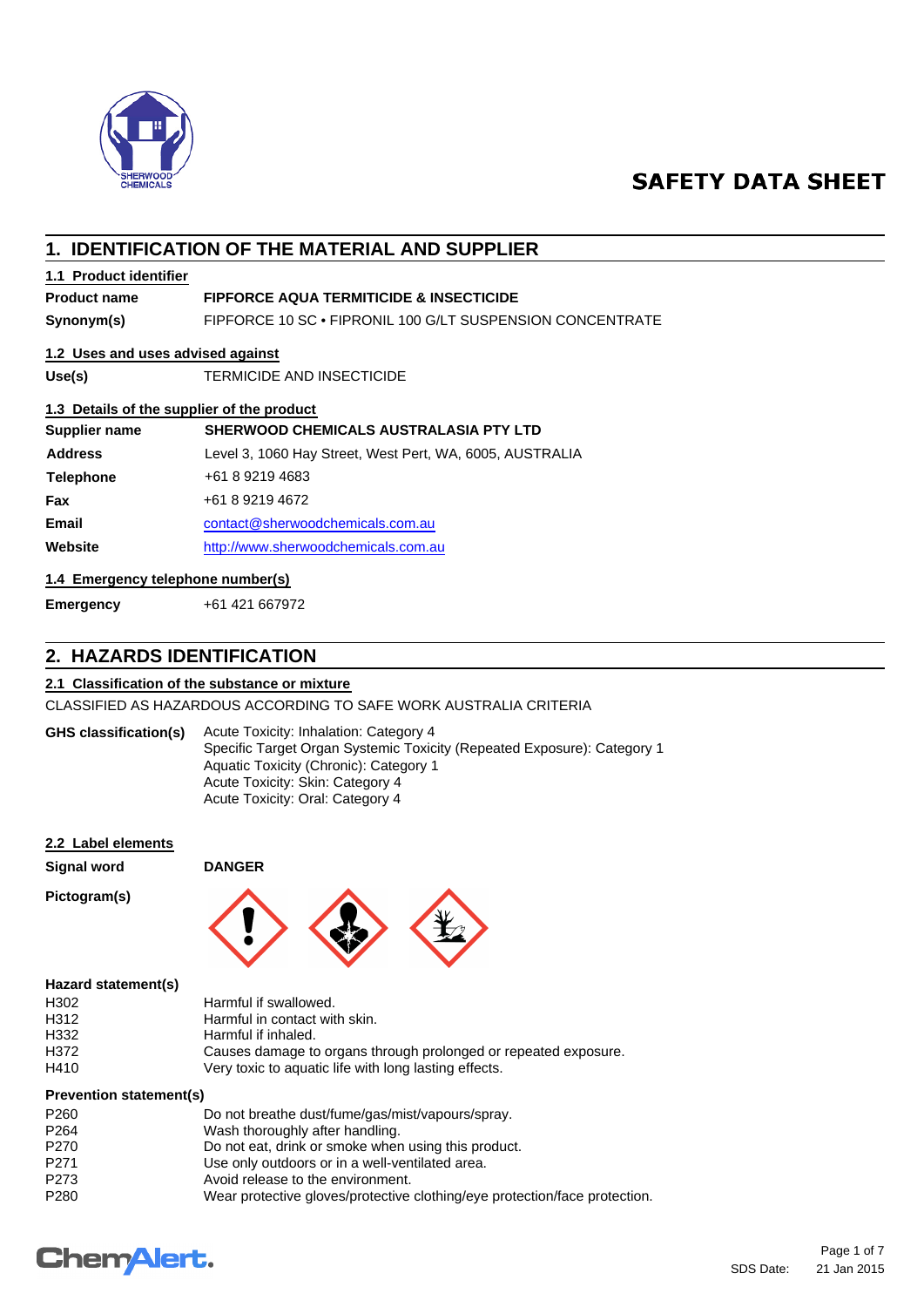#### **Response statement(s)**

| P302 + P352   | IF ON SKIN: Wash with plenty of soap and water.                                           |
|---------------|-------------------------------------------------------------------------------------------|
| $P304 + P340$ | IF INHALED: Remove to fresh air and keep at rest in a position comfortable for breathing. |
| P314          | Get medical advice/attention if you feel unwell.                                          |
| P322          | Specific measures are advised - see first aid instructions.                               |
| P330          | Rinse mouth.                                                                              |
| P363          | Wash contaminated clothing before reuse.                                                  |
| P391          | Collect spillage.                                                                         |

### **Storage statement(s)**

None allocated.

#### **Disposal statement(s)**

P501 Dispose of contents/container in accordance with relevant regulations.

#### **2.3 Other hazards**

No information provided.

# **3. COMPOSITION/ INFORMATION ON INGREDIENTS**

### **3.1 Substances / Mixtures**

| Ingredient                | ⊦CAS Number   | <b>EC Number</b> | Content         |
|---------------------------|---------------|------------------|-----------------|
| <b>FIPRONIL</b>           | 120068-37-3   | 601-663-4        | 10%             |
| WATER                     | 7732-18-5     | 231-791-2        | l Not Available |
| NON HAZARDOUS INGREDIENTS | Not Available | Not Available    | Remainder       |

# **4. FIRST AID MEASURES**

### **4.1 Description of first aid measures**

| Eye                         | If in eyes, hold eyelids apart and flush continuously with running water. Continue flushing until advised to<br>stop by a Poisons Information Centre, a doctor, or for at least 15 minutes.                 |
|-----------------------------|-------------------------------------------------------------------------------------------------------------------------------------------------------------------------------------------------------------|
| <b>Inhalation</b>           | If inhaled, remove from contaminated area. Apply artificial respiration if not breathing.                                                                                                                   |
| <b>Skin</b>                 | If skin or hair contact occurs, remove contaminated clothing and flush skin and hair with running water.<br>Continue flushing with water until advised to stop by a Poisons Information Centre or a doctor. |
| <b>Ingestion</b>            | For advice, contact a Poison Information Centre on 13 11 26 (Australia Wide) or a doctor (at once).                                                                                                         |
| <b>First aid facilities</b> | Eye wash facilities should be available.                                                                                                                                                                    |

#### **4.2 Most important symptoms and effects, both acute and delayed**

See Section 11 for more detailed information on health effects and symptoms.

### **4.3 Immediate medical attention and special treatment needed**

Treat symptomatically.

# **5. FIRE FIGHTING MEASURES**

### **5.1 Extinguishing media**

Use an extinguishing agent suitable for the surrounding fire.

### **5.2 Special hazards arising from the substance or mixture**

Non flammable. May evolve carbon oxides and hydrocarbons when heated to decomposition.

### **5.3 Advice for firefighters**

Treat as per requirements for surrounding fires. Evacuate area and contact emergency services. Remain upwind and notify those downwind of hazard. Wear full protective equipment including Self Contained Breathing Apparatus (SCBA) when combating fire. Use waterfog to cool intact containers and nearby storage areas.

#### **5.4 Hazchem code**

None allocated.

# **6. ACCIDENTAL RELEASE MEASURES**

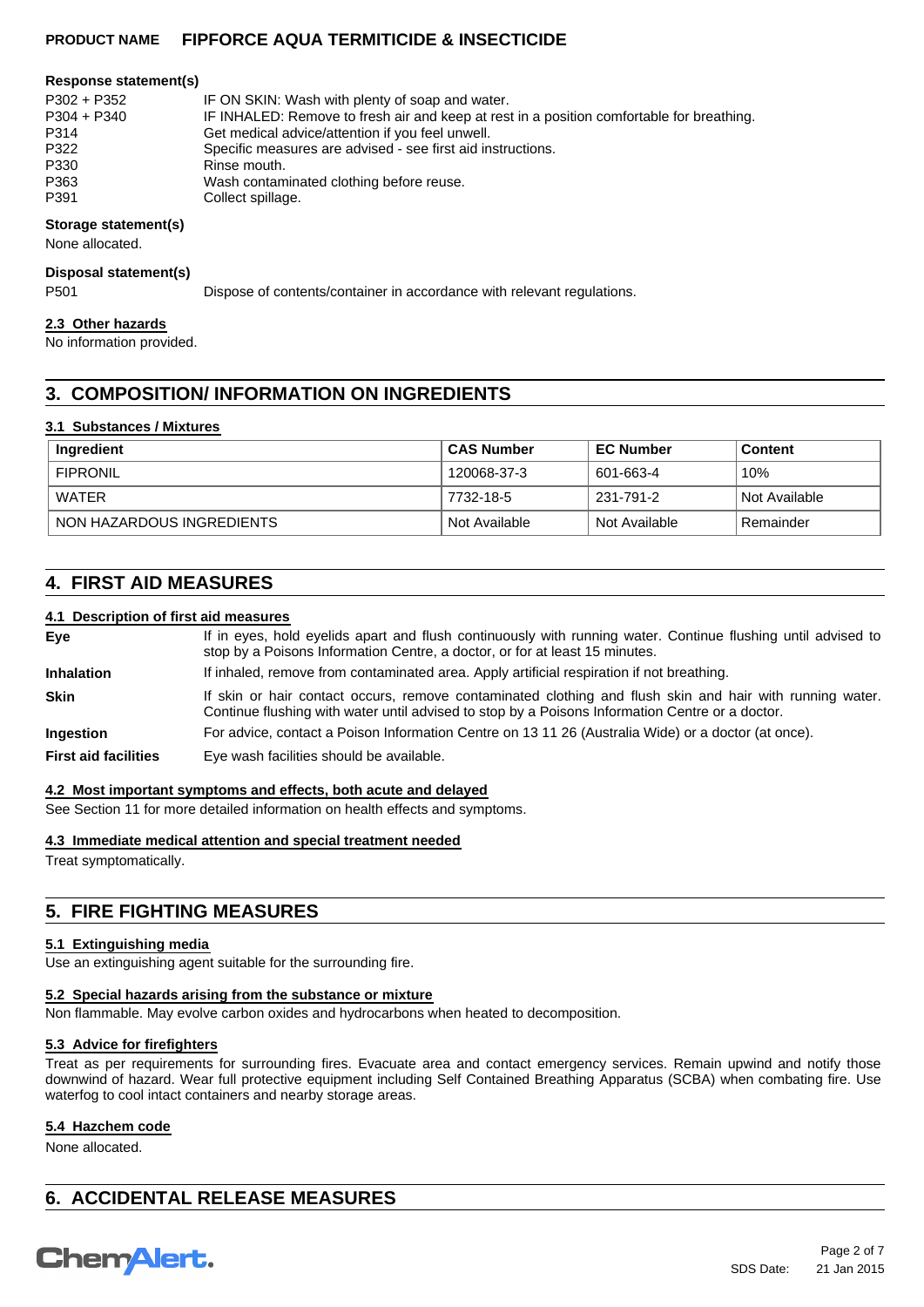# **6.1 Personal precautions, protective equipment and emergency procedures**

Wear Personal Protective Equipment (PPE) as detailed in section 8 of the SDS. Clear area of all unprotected personnel. Ventilate area where possible. Contact emergency services where appropriate.

# **6.2 Environmental precautions**

Prevent product from entering drains and waterways.

# **6.3 Methods of cleaning up**

Contain spillage, then cover / absorb spill with non-combustible absorbent material (vermiculite, sand, or similar), collect and place in suitable containers for disposal.

#### **6.4 Reference to other sections**

See Sections 8 and 13 for exposure controls and disposal.

# **7. HANDLING AND STORAGE**

### **7.1 Precautions for safe handling**

Before use carefully read the product label. Use of safe work practices are recommended to avoid eye or skin contact and inhalation. Observe good personal hygiene, including washing hands before eating. Prohibit eating, drinking and smoking in contaminated areas.

### **7.2 Conditions for safe storage, including any incompatibilities**

Store in a cool, dry, well ventilated area, removed from incompatible substances, seeds, fertilizer, heat or ignition sources and foodstuffs. Ensure containers are adequately labelled, protected from physical damage and sealed when not in use. Large storage areas should have appropriate ventilation systems. Store below 40°C.

### **7.3 Specific end use(s)**

No information provided.

# **8. EXPOSURE CONTROLS / PERSONAL PROTECTION**

### **8.1 Control parameters**

# **Exposure standards**

No exposure standards have been entered for this product.

#### **Biological limits**

No biological limit values have been entered for this product.

#### **8.2 Exposure controls**

**Engineering controls** Avoid inhalation. Use in well ventilated areas.

# **PPE**

| Eve / Face   | Wear splash-proof goggles.                                                                                                                                                                                                                                                         |
|--------------|------------------------------------------------------------------------------------------------------------------------------------------------------------------------------------------------------------------------------------------------------------------------------------|
| <b>Hands</b> | Wear PVC or rubber gloves. If spraying, wear full-length PVC or full-length rubber gloves.                                                                                                                                                                                         |
| Body         | Wear coveralls.                                                                                                                                                                                                                                                                    |
| Respiratory  | Where an inhalation risk exists, wear a Type A (Organic vapour) respirator. At high vapour levels, wear Self<br>Contained Breathing Apparatus (SCBA) or an Air-line respirator. If spraying, wear Full-face Type A-Class P3<br>(Organic gases/vapours and Particulate) respirator. |



# **9. PHYSICAL AND CHEMICAL PROPERTIES**

### **9.1 Information on basic physical and chemical properties**

| Appearance           | OFF WHITE LIQUID            |
|----------------------|-----------------------------|
| <b>Odour</b>         | <b>CHARACTERISTIC ODOUR</b> |
| <b>Flammability</b>  | <b>NON FLAMMABLE</b>        |
| <b>Flash point</b>   | <b>NOT RELEVANT</b>         |
| <b>Boiling point</b> | <b>NOT AVAILABLE</b>        |
|                      |                             |

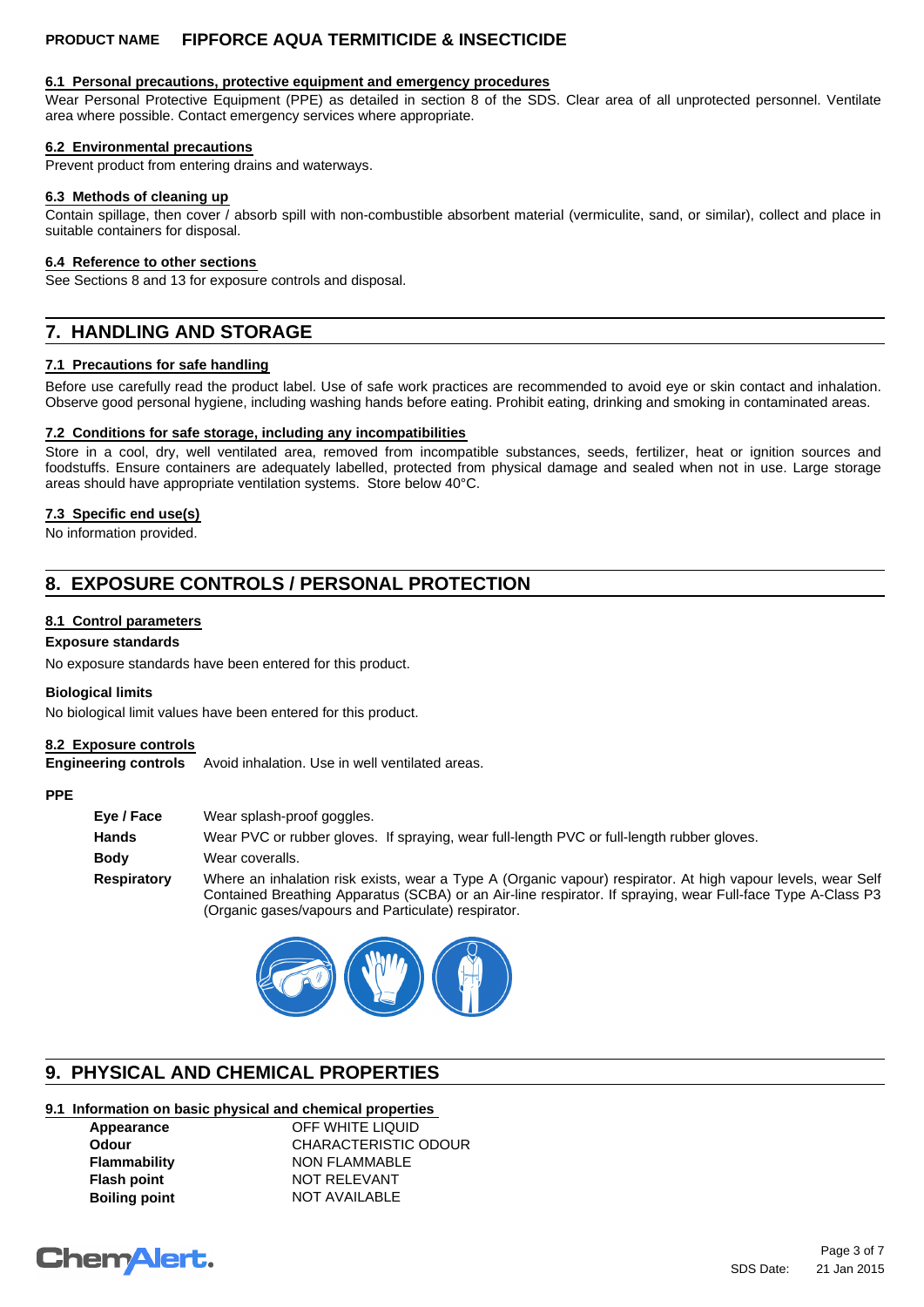#### **9.1 Information on basic physical and chemical properties**

| <b>Melting point</b>             | <b>NOT AVAILABLE</b> |
|----------------------------------|----------------------|
| <b>Evaporation rate</b>          | <b>NOT AVAILABLE</b> |
| рH                               | 5 to 7               |
| <b>Vapour density</b>            | <b>NOT AVAILABLE</b> |
| <b>Specific gravity</b>          | 1.065                |
| Solubility (water)               | <b>DISPERSIBLE</b>   |
| Vapour pressure                  | <b>NOT AVAILABLE</b> |
| <b>Upper explosion limit</b>     | NOT RELEVANT         |
| <b>Lower explosion limit</b>     | NOT RELEVANT         |
| <b>Partition coefficient</b>     | <b>NOT AVAILABLE</b> |
| <b>Autoignition temperature</b>  | NOT AVAILABLE        |
| <b>Decomposition temperature</b> | NOT AVAILABLE        |
| <b>Viscosity</b>                 | <b>NOT AVAILABLE</b> |
| <b>Explosive properties</b>      | <b>NOT AVAILABLE</b> |
| <b>Oxidising properties</b>      | <b>NOT AVAILABLE</b> |
| <b>Odour threshold</b>           | <b>NOT AVAILABLE</b> |

# **10. STABILITY AND REACTIVITY**

### **10.1 Reactivity**

Carefully review all information provided in sections 10.2 to 10.6.

#### **10.2 Chemical stability**

Stable under recommended conditions of storage.

#### **10.3 Possibility of hazardous reactions**

Polymerization will not occur.

### **10.4 Conditions to avoid**

Avoid heat, sparks, open flames and other ignition sources.

#### **10.5 Incompatible materials**

Incompatible with oxidising agents (e.g. hypochlorites) and acids (e.g. nitric acid).

#### **10.6 Hazardous decomposition products**

May evolve carbon oxides and hydrocarbons when heated to decomposition.

# **11. TOXICOLOGICAL INFORMATION**

#### **11.1 Information on toxicological effects**

| <b>Health hazard</b><br>summary | Harmful - irritant. This product has the potential to cause adverse health effects with over exposure. Use safe<br>work practices to avoid eye or skin contact and inhalation. Do not allow contamination of drains and<br>waterways. When handled in small quantities the potential for adverse health effects may be reduced. |  |
|---------------------------------|---------------------------------------------------------------------------------------------------------------------------------------------------------------------------------------------------------------------------------------------------------------------------------------------------------------------------------|--|
| Eye                             | Irritant. Contact may result in irritation, lacrimation, pain and redness.                                                                                                                                                                                                                                                      |  |
| <b>Inhalation</b>               | Irritant. Over exposure may result in irritation of the nose and throat, with coughing. High level exposure may<br>result in breathing difficulties. Inhalation LC50 (rat) is $> 1.7$ mg/L/4 hours.                                                                                                                             |  |
| <b>Skin</b>                     | Irritant. Contact may result in drying and defatting of the skin, rash and dermatitis. May be absorbed through<br>skin with harmful effects. Dermal LD50 (rat) is > 2000 mg/kg.                                                                                                                                                 |  |
| <b>Ingestion</b>                | Harmful. Ingestion may result in gastrointestinal irritation, nausea, vomiting, abdominal pain and diarrhoea.<br>Oral LD50 (rat) is $> 2000$ mg/kg.                                                                                                                                                                             |  |
| <b>Toxicity data</b>            | FIPRONIL (120068-37-3)<br>TDLo (ingestion)<br>336 mg/kg/4 weeks-continuous (rat)                                                                                                                                                                                                                                                |  |

# **12. ECOLOGICAL INFORMATION**

## **12.1 Toxicity**

Very toxic to aquatic organisms, may cause long-term adverse effects in the aquatic environment. The manufacturer reports the following toxicity data; LC50 (96 h) 0.25 mg/l, Oncorhynchus mykiss; LC50 (96 h) 0.0852 mg/l, Lepomis macrochirus; LC50 (96 h) 0.43 mg/l, Cyprinus carpio.

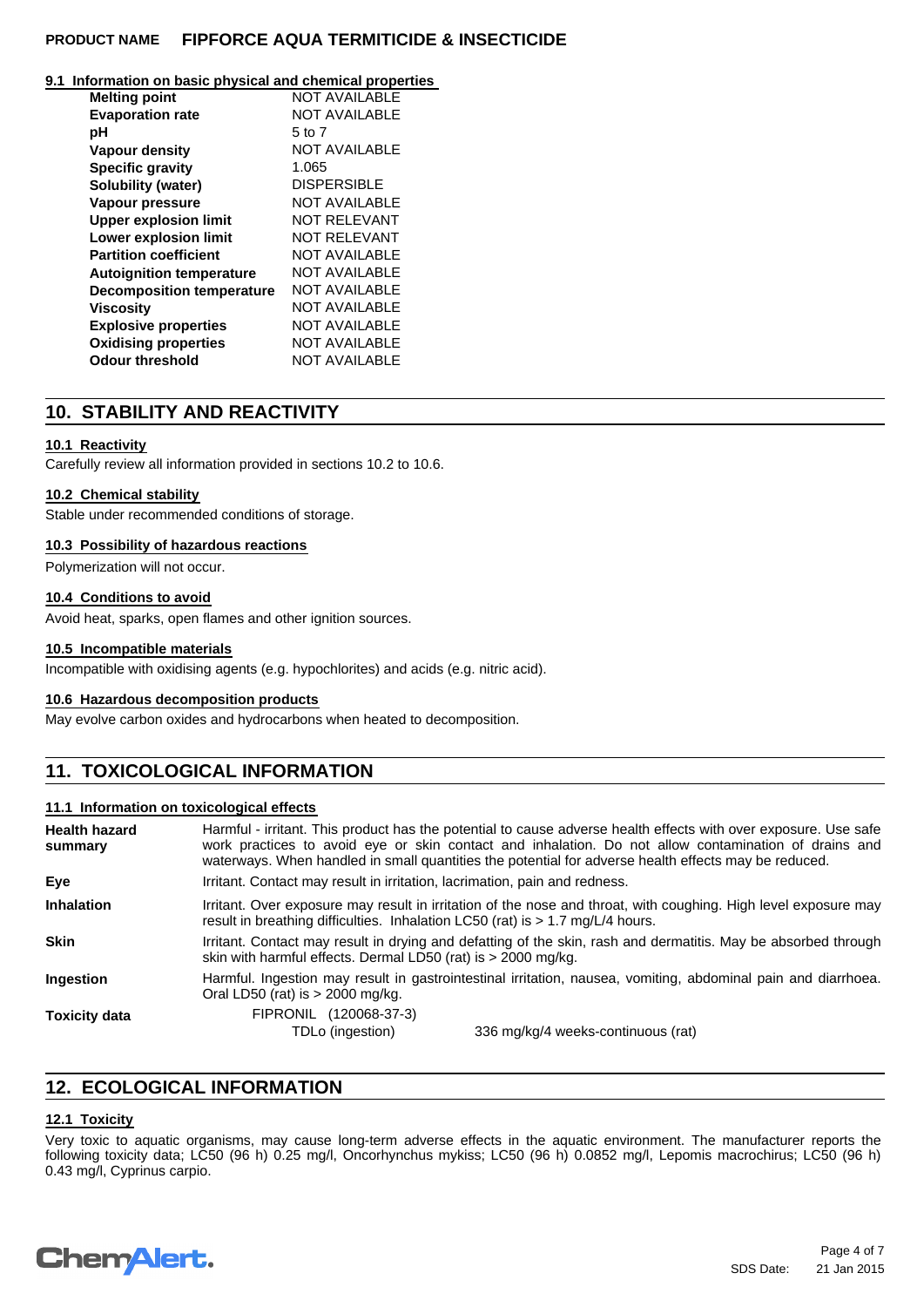### **12.2 Persistence and degradability**

No information provided.

### **12.3 Bioaccumulative potential**

No information provided.

### **12.4 Mobility in soil**

No information provided.

### **12.5 Other adverse effects**

No information provided.

# **13. DISPOSAL CONSIDERATIONS**

### **13.1 Waste treatment methods**

Waste disposal For small amounts, absorb with sand, vermiculite or similar and dispose of to an approved landfill site. Contact the manufacturer/supplier for additional information if disposing of large quantities (if required). Triple rinse (or preferably pressure rinse) containers before disposal. Add rinsings to the spray tank.

Legislation **Dispose of in accordance with relevant local legislation.** 

# **14. TRANSPORT INFORMATION**

### **CLASSIFIED AS A DANGEROUS GOOD (IN ACCORDANCE WITH IATA AND IMDG ONLY)**

|                                     | <b>LAND TRANSPORT</b><br>(ADG) | <b>SEA TRANSPORT</b><br>(IMDG / IMO)                      | <b>AIR TRANSPORT</b><br>(IATA / ICAO)                            |
|-------------------------------------|--------------------------------|-----------------------------------------------------------|------------------------------------------------------------------|
| 14.1 UN Number                      | None Allocated                 | 3082                                                      | 3082                                                             |
| 14.2 Proper<br><b>Shipping Name</b> | None Allocated                 | ENVIRONMENTALLY<br>HAZARDOUS SUBSTANCE,<br>LIQUID, N.O.S. | <b>ENVIRONMENTALLY</b><br>HAZARDOUS SUBSTANCE,<br>LIQUID, N.O.S. |
| 14.3 Transport<br>hazard class      | None Allocated                 | 9                                                         | 9                                                                |
| 14.4 Packing Group                  | None Allocated                 | Ш                                                         | Ш                                                                |

#### **14.5 Environmental hazards** Marine Pollutant

**14.6 Special precautions for user**

**Hazchem code** None Allocated **EMS** F-A, S-F

# **15. REGULATORY INFORMATION**

|                        |                                                                                                                                              | 15.1 Safety, health and environmental requlations/legislation specific for the substance or mixture                           |  |  |  |  |
|------------------------|----------------------------------------------------------------------------------------------------------------------------------------------|-------------------------------------------------------------------------------------------------------------------------------|--|--|--|--|
| Poison schedule        |                                                                                                                                              | Classified as a Schedule 5 (S5) Standard for the Uniform Scheduling of Medicines and Poisons (SUSMP).                         |  |  |  |  |
| <b>Classifications</b> |                                                                                                                                              | Safework Australia criteria is based on the Globally Harmonised System (GHS) of Classification and<br>Labelling of Chemicals. |  |  |  |  |
|                        | The classifications and phrases listed below are based on the Approved Criteria for Classifying Hazardous<br>Substances [NOHSC: 1008(2004)]. |                                                                                                                               |  |  |  |  |
| <b>Hazard codes</b>    | N                                                                                                                                            | Dangerous for the environment                                                                                                 |  |  |  |  |
|                        | т                                                                                                                                            | Toxic                                                                                                                         |  |  |  |  |
|                        | Xn                                                                                                                                           | Harmful                                                                                                                       |  |  |  |  |
| <b>Risk phrases</b>    | R20/21/22                                                                                                                                    | Harmful by inhalation, in contact with skin and if swallowed.                                                                 |  |  |  |  |
|                        | R48/25                                                                                                                                       | Toxic: danger of serious damage to health by prolonged exposure if swallowed.                                                 |  |  |  |  |
|                        | R <sub>50</sub> /53                                                                                                                          | Very toxic to aquatic organisms, may cause long-term adverse effects in the aquatic<br>environment.                           |  |  |  |  |

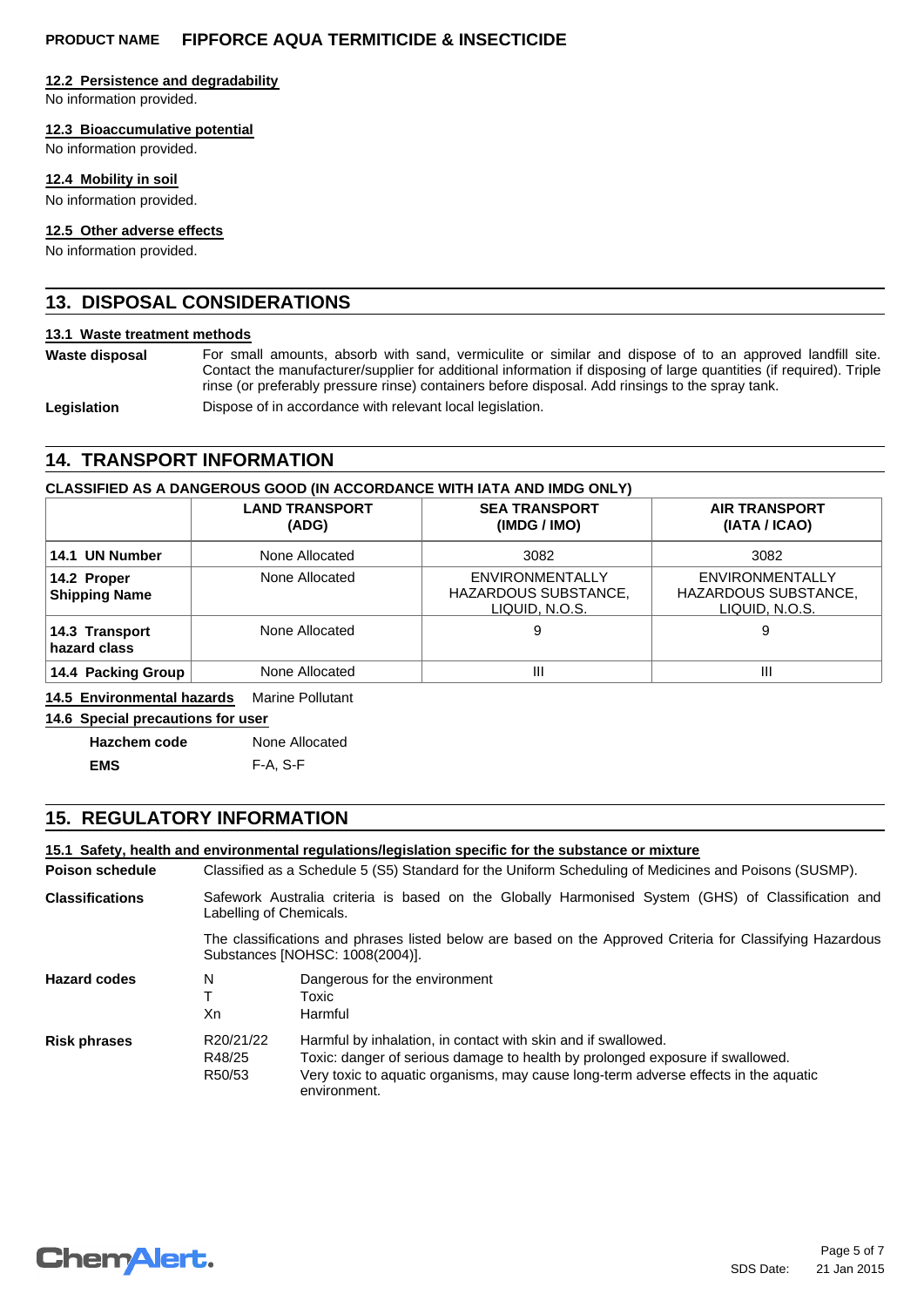| Safety phrases       | S1/2<br>S <sub>28</sub><br>S36/37<br>S45<br>S60<br>S61                                                                    | Keep locked up and out of reach of children.<br>After contact with skin, wash immediately with plenty of water.<br>Wear suitable protective clothing and gloves.<br>In case of accident or if you feel unwell seek medical advice immediately (show the label<br>where possible).<br>This material and its container must be disposed of as hazardous waste.<br>Avoid release to the environment. Refer to special instructions/safety data sheets. |
|----------------------|---------------------------------------------------------------------------------------------------------------------------|-----------------------------------------------------------------------------------------------------------------------------------------------------------------------------------------------------------------------------------------------------------------------------------------------------------------------------------------------------------------------------------------------------------------------------------------------------|
| Inventory listing(s) | <b>AUSTRALIA: AICS (Australian Inventory of Chemical Substances)</b><br>All components are listed on AICS, or are exempt. |                                                                                                                                                                                                                                                                                                                                                                                                                                                     |

# **16. OTHER INFORMATION**

| <b>Additional information</b>                                             | RESPIRATORS: In general the use of respirators should be limited and engineering controls<br>employed to avoid exposure. If respiratory equipment must be worn ensure correct respirator<br>selection and training is undertaken. Remember that some respirators may be extremely<br>uncomfortable when used for long periods. The use of air powered or air supplied respirators should<br>be considered where prolonged or repeated use is necessary. |                                                                                                                                                                                                                                                                                                                                                                                                                                                                                                                                                                                                                                                                                                                                                                                                                                                                                    |  |  |
|---------------------------------------------------------------------------|---------------------------------------------------------------------------------------------------------------------------------------------------------------------------------------------------------------------------------------------------------------------------------------------------------------------------------------------------------------------------------------------------------------------------------------------------------|------------------------------------------------------------------------------------------------------------------------------------------------------------------------------------------------------------------------------------------------------------------------------------------------------------------------------------------------------------------------------------------------------------------------------------------------------------------------------------------------------------------------------------------------------------------------------------------------------------------------------------------------------------------------------------------------------------------------------------------------------------------------------------------------------------------------------------------------------------------------------------|--|--|
|                                                                           | PERSONAL PROTECTIVE EQUIPMENT GUIDELINES:<br>The recommendation for protective equipment contained within this report is provided as a guide<br>only. Factors such as method of application, working environment, quantity used, product<br>concentration and the availability of engineering controls should be considered before final selection<br>of personal protective equipment is made.                                                         |                                                                                                                                                                                                                                                                                                                                                                                                                                                                                                                                                                                                                                                                                                                                                                                                                                                                                    |  |  |
| HEALTH EFFECTS FROM EXPOSURE:<br>apply control methods where appropriate. |                                                                                                                                                                                                                                                                                                                                                                                                                                                         | It should be noted that the effects from exposure to this product will depend on several factors<br>including: frequency and duration of use; quantity used; effectiveness of control measures; protective<br>equipment used and method of application. Given that it is impractical to prepare a ChemAlert report<br>which would encompass all possible scenarios, it is anticipated that users will assess the risks and                                                                                                                                                                                                                                                                                                                                                                                                                                                         |  |  |
| <b>Abbreviations</b>                                                      | <b>ACGIH</b><br>CAS#<br><b>CNS</b><br>EC No.<br><b>GHS</b><br><b>IARC</b><br><b>LC50</b><br>LD50<br>mg/m <sup>3</sup><br><b>OEL</b><br>рH<br>ppm<br><b>STEL</b><br>STOT-RE<br>STOT-SE<br><b>SUSMP</b><br><b>SWA</b><br><b>TLV</b><br><b>TWA</b>                                                                                                                                                                                                         | American Conference of Governmental Industrial Hygienists<br>Chemical Abstract Service number - used to uniquely identify chemical compounds<br>Central Nervous System<br>EC No - European Community Number<br><b>Globally Harmonized System</b><br>International Agency for Research on Cancer<br>Lethal Concentration, 50% / Median Lethal Concentration<br>Lethal Dose, 50% / Median Lethal Dose<br>Milligrams per Cubic Metre<br>Occupational Exposure Limit<br>relates to hydrogen ion concentration using a scale of 0 (high acidic) to 14 (highly<br>alkaline).<br>Parts Per Million<br>Short-Term Exposure Limit<br>Specific target organ toxicity (repeated exposure)<br>Specific target organ toxicity (single exposure)<br>Standard for the Uniform Scheduling of Medicines and Poisons<br>Safe Work Australia<br><b>Threshold Limit Value</b><br>Time Weighted Average |  |  |
| <b>Revision history</b>                                                   | <b>Revision</b>                                                                                                                                                                                                                                                                                                                                                                                                                                         | <b>Description</b>                                                                                                                                                                                                                                                                                                                                                                                                                                                                                                                                                                                                                                                                                                                                                                                                                                                                 |  |  |
|                                                                           | 2.0                                                                                                                                                                                                                                                                                                                                                                                                                                                     | <b>Standard SDS Review</b>                                                                                                                                                                                                                                                                                                                                                                                                                                                                                                                                                                                                                                                                                                                                                                                                                                                         |  |  |

1.0 | Standard SDS Review